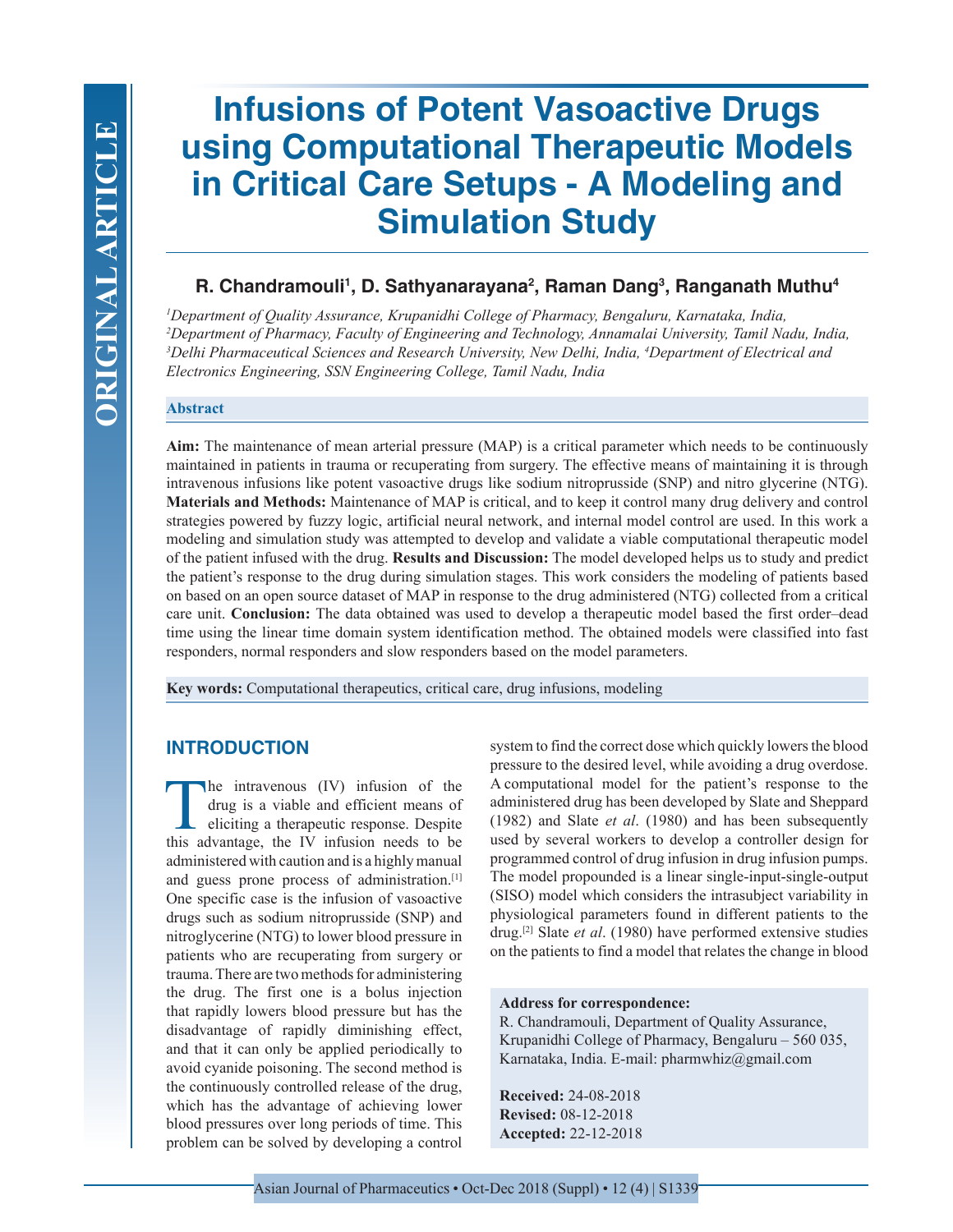pressure to the infusion rate of the vasoactive drug. They used correlation analysis with a pseudorandom binary signal to derive the transfer function which helps to infuse the drug shown in Equation (1).

$$
\frac{\Delta P_d(s)}{I(s)} = \frac{\text{Ke}^{-T_i s} (1 + \alpha e^{-T_c s})}{\tau s + 1}
$$
\n(1)

where,  $\Delta P_d$  (s) refers to the change in the mean arterial pressure (MAP) in units of mmHg and the I(s) is the infusion rate of the drug in mlh<sup>-1</sup>, K is the sensitivity of the patient to the drug in mmHg  $(mlh^{-1})^{-1}$ ,  $\alpha$  is the dimensionless recirculation coefficient,  $T<sub>i</sub>$  is the initial transport delay in s,  $T_c$  is there circulation transport delay in s, and  $\tau$  is a lag time constant in s. Slater *et al*. had reported no average value for the recirculation component but noted that the steady-state gain has a high degree of intrasubject variability as high as 36 folds.[3] Due to this inherently high intrasubject variability in the subject the researchers adopt a PBRS which mimics the output similar to a random sequence which is statistically consistent.

In this work, the response of MAP to NTG was studied for 10 different patients and similar first-order dead time models are developed. The model feasibility was studied through inputoutput plots and presented in the results and discussion.

## **METHODOLOGY**

#### **Clinical patient data for the study**

Data were obtained from a published thesis obtained from the public domain. As per the data, 10 patients were collected who were recuperating from surgery.<sup>[2,6]</sup> This dataset entails MAP of the patients was monitored, and NTG dosage was administered to control any fluctuation. The MAP and NTG rates were observed and recorded at an interval of 5 min for the duration of 1 h. Thus, the time synchronized records of input and output data of MAP change and drug rate were generated for modeling.

#### **Modeling and simulation platform**

Matlab® version 2017a with Model Predictive Control toolbox was used for modeling purpose, and Simulink® was used to simulate the runs of the model developed.

#### **System identification**

System identification is the procedure of developing or improving the mathematical representation of a biological or a physical system using an experimental dataset. The model parameters are computed from the system matrices obtained from real-time data. System identification is required to create models of dynamic systems that cannot be modeled from first principles or specifications. In this work, the patient is construed as plant/model. Drug disposition among patients is extremely complex with high intra subject variability . The parameter values of a human model changes with respect to several intrinsic or extrinsic factors and the modeling cannot be carried out with first parameter mathematical modeling techniques.[4] Hence, to address this, complex higher order human patient system is represented as a first-order system with dead time as shown in Equation (1). It has been observed from clinical studies that the recirculation coefficient α in Equation (1) can be approximated to zero without any deviation in the MAP response. Literature studies have shown that this system, shown in Equation 2, very closely approximates the real-time patient as the dead time accounts for all the response and recirculation delay encountered in an actual patient, hence closely matching a real response.<sup>[5,6]</sup>

$$
\frac{\Delta P_d(s)}{\Delta I(s)} = o \frac{Ke^{-Tds}}{\tau s + 1}
$$
 (2)

The estimation of the system model is carried out using the constrained black-box modeling. Black-box models are formulated based on experimental datasets. A purely blackbox model is not reliable when the process or the system exhibits significant nonlinear behavior when moving into new operating conditions, which may result from configuration changes, new operating practices, or external factors.[7] In this work, the black-box modeling is used in conjunction with the semi-physical modeling using the a - priori knowledge of the model's physical structure in Equation (2) to estimate the parameters of the black-box model.[8]

## **System identification on MATLAB**

System identification is implemented in MATLAB (for the data modeling) using the System Identification Toolbox. This toolbox uses time-domain and frequency-domain input-output data to identify and modulate continuous-time and discrete-time transfer functions - in this case, the drug infusion volumes, process models, and state-space models.[9] The toolbox performs gray-box system, rather than a binary input, identification for estimating the parameters of a userdefined model. The identified model is used for predicting the system response plant modeling in the Simulink.

System Identification Toolbox enables the estimation of multi-input multi-output continuous or discrete-time transfer functions with a specified number of poles and zeros.[10,11] In cases where a low-order continuous-time model in pole-zero form is required, the toolbox estimates the process models, which are simple transfer functions involving three or fewer poles, and optionally, a zero, a time-delay, and an integrator.<sup>[12]</sup>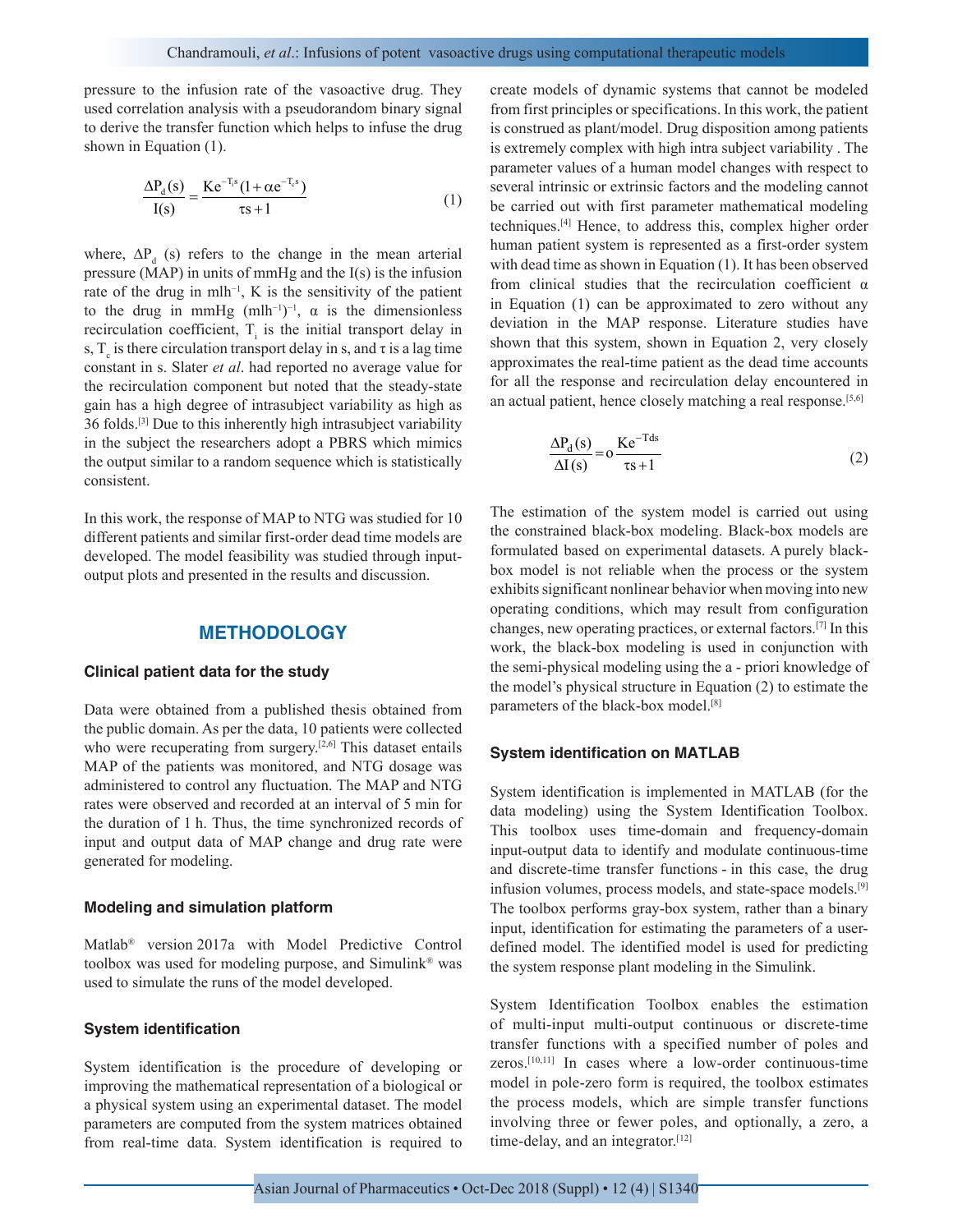#### **System process modeling: Procedure**

The input and output matrices for each data set are first obtained using the data. For modeling using system identification, the matrices generate a unique data-object for each patient.[13] This is carried out using the MATLAB keyword id data, as shown in Equation (3).

$$
data = id data (y, u, Ts)
$$
 (3)

This creates an id data object containing the time-domain output signal y and input signal  $u$ , respectively.  $T_s$  specifies the sampling interval of the experimental data. Figure 1 shows the data object so obtained that is imported to the System Identification Toolbox.

In the System Identification Tool graphical user interface, working data refer to estimation data. Similarly, validation data refers to the data set used to validate a model.<sup>[14,15]</sup> Residual analysis is performed using the validation data. The working data are then used to estimate the process model shown in Figure 2. The estimation is carried out using one of the numerical methods such as the Gauss-Newton, Adaptive Gauss-Newton, Levenberg-Marquardt, Trust Region Reflective Newton or Gradient Search, depending on the type and nature of the data.<sup>[16,17]</sup>

The system then computes and estimates the values of gain K, time constant  $T_{pl}$  and the time delay  $T_{d}$ , as shown in Figure 3. The output MAP for the same set of input NTG is also computed for the estimated patient model using time plots, the MAP output simulated from the estimated first-order dead time patient model closely follows the MAP measured from the patient during the conventional administration.[18,19] This proves that the model obtained using system identification considers the recirculation delay, initial delay, and disturbances that affect the patient's response to the drug in a real-time scenario.<sup>[20,21]</sup>

# **MODELS OBTAINED FROM CLINICAL STUDY DATA**

This study aims at modeling the response of the patient MAP to the vasodilator drug NTG. Clinical data were used to derive the mathematical representation of the model, called data-driven model. Through this process, an accurate model can be constructed quickly, and the model can be well trusted because the data obtained from the actual system are used to derive it. To find the SISO model parameters, the previously described system identification algorithm based on the blackbox step response modeling has been used. Table 1 gives the estimated values of K,  $T_d$ , and  $\tau$  for all patients.

Literature study, it was found that the steadystate gain was found highly variable and can differ as much as 36 fold



**Figure 1:** Import of data object for system identification

| <b>Table 1:</b> Estimated model parameters for patients |                                 |            |          |  |  |  |
|---------------------------------------------------------|---------------------------------|------------|----------|--|--|--|
| <b>Patient No.</b>                                      | <b>K</b> mmHg $(mlh^{-1})^{-1}$ | $\tau$ (s) | $T_a(s)$ |  |  |  |
| 1                                                       | $-3.81704$                      | 285.66     | 29.675   |  |  |  |
| 2                                                       | $-0.5876$                       | 0.0067     | 6.9843   |  |  |  |
| 3                                                       | $-0.63$                         | 32.67      | 120.98   |  |  |  |
| 4                                                       | $-2.2323$                       | 11.8345    | 0.00132  |  |  |  |
| 5                                                       | $-2.276$                        | 5.9766     | 9.978    |  |  |  |
| 6                                                       | $-4.675$                        | 0.002      | 143.87   |  |  |  |
| 7                                                       | $-6.4367$                       | 2.8856     | 102.54   |  |  |  |
| 8                                                       | $-15.564$                       | 31.39      | 4.9875   |  |  |  |
| 9                                                       | $-187.87$                       | 2.9976     | 1.1786   |  |  |  |
| 10                                                      | $-340.78$                       | 58.567     | 148.2    |  |  |  |

from one subject to another.[2] Based on the obtained model parameter values, the patients can be classified as "slow responders", "normal responders" and "fast responders." This classification has been arrived at after studying the sensitivity, time constant, and the time delay of each patient. The patient models with large values of delay time and low magnitude of sensitivity were found to be less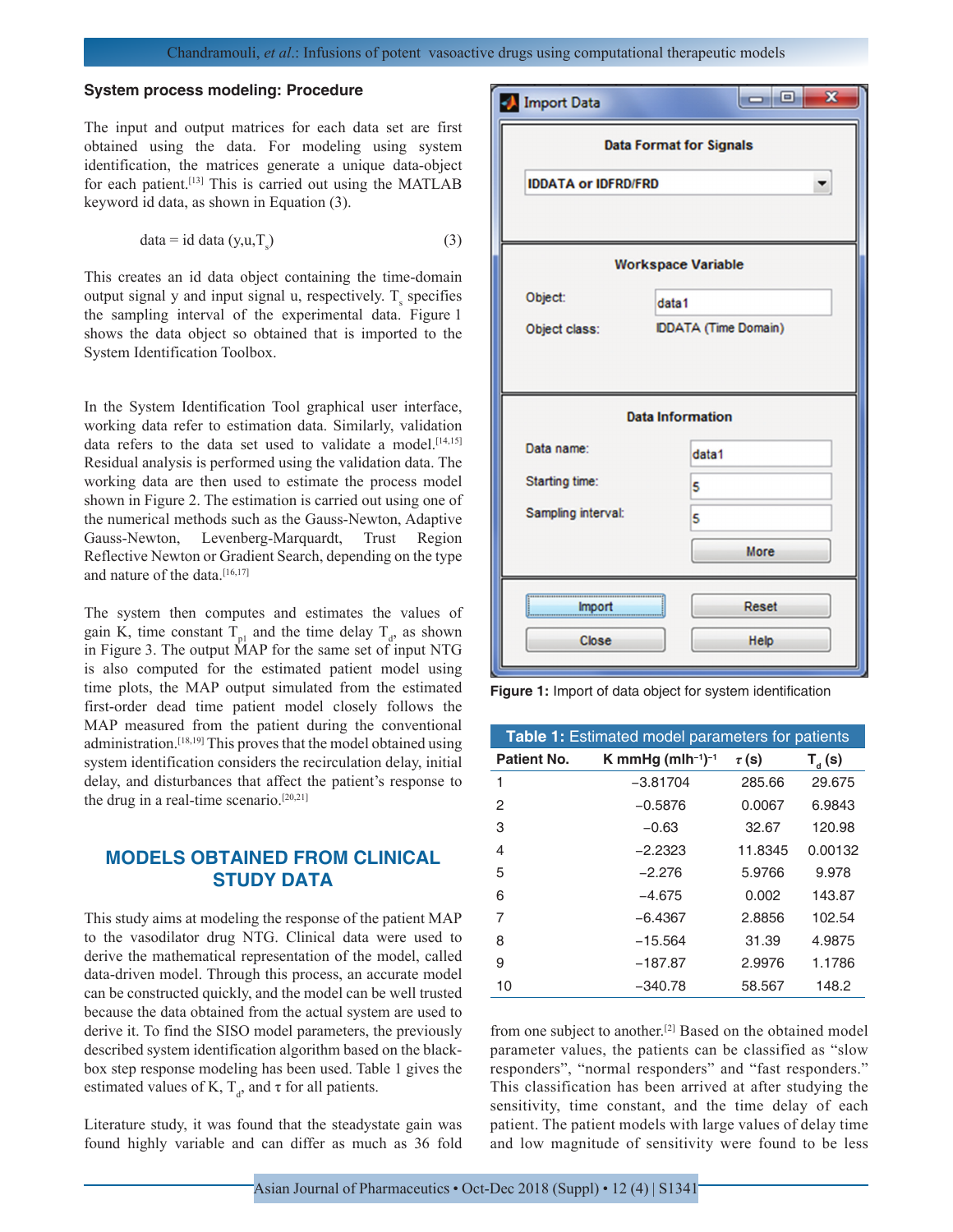#### Chandramouli, *et al*.: Infusions of potent vasoactive drugs using computational therapeutic models

| Table 2: Classification of patients based on the estimated models |                 |                          |                        |  |  |
|-------------------------------------------------------------------|-----------------|--------------------------|------------------------|--|--|
| <b>Parameter</b>                                                  | Slow responders | <b>Normal responders</b> | <b>Fast responders</b> |  |  |
| K Steady-state gain mmHg (mlh <sup>-1</sup> ) <sup>-1</sup>       | $-2.17$         | $-7.23$                  | $-64.35$               |  |  |
| T time constant (s)                                               | 160.60          | 9.98                     | 4.45                   |  |  |
| $T_{d}$ time delay (s)                                            | 76.42           | 64.82                    | 2.60                   |  |  |



**Figure 2:** System Identification Toolbox graphical user interface and process modeling to estimate the unknown parameters

responsive to the drug NTG. On the other hand, patient models with a high magnitude of sensitivity value and low delay time were found to be highly responsive to the drug. In this study, the patients were in the age group of 30–55 years and were all diagnosed with hypersensitivity. The gender distribution was equal among the 10 patients. Thus, the entire study was carried out on patients with similar physiology and the obtained models very closely satisfied the properties of the actual patient.<sup>[12]</sup>

# **MODEL VALIDATION**

The parameters obtained in Section III were used to model the patients, and a simulation experiment was carried out using Simulink, as shown in Figure 4. For each patient model, the simulation drug input was the same as the drug input measured during the measured response. Thus, the same drug dosage is given over the same period to the patient model. The simulation output is the patient MAP.

A plot of MAP (mmHg) versus Time (s) was obtained. The accuracy of the obtained SISO models was validated through the output. This illustrates the measured MAP of a patient and the MAP obtained from the patient model, respectively,

|                                    |           |  |  | Process model with transfer function: |
|------------------------------------|-----------|--|--|---------------------------------------|
|                                    | Kp        |  |  |                                       |
| $G(s) =$ ---------- * $exp(-Td*g)$ |           |  |  |                                       |
|                                    | $1+Tp1*s$ |  |  |                                       |

**Figure 3:** Estimated model parameters

for the same set of drug input. From the graphical analysis of all sets of patient data, it was observed that the measured MAP of the patient and the MAP reading obtained from the simulation using the estimated patient model showed the same trend with a deviation of approximately 21%.

# **RESULTS AND DISCUSSION**

The design of patient models as responsive, less responsive, and normal patients as discussed in the previous section was found to be similar to the general classification proposed by Slate *et al*. for the effect of SNP on MAP. At present, the use of SNP during anesthesia and surgery is controversial.[17] This is because it increases the risk of intrapulmonary shunting. This necessitates the use of additional blocking agents to minimize the undesired effects. Therefore, the SNP is being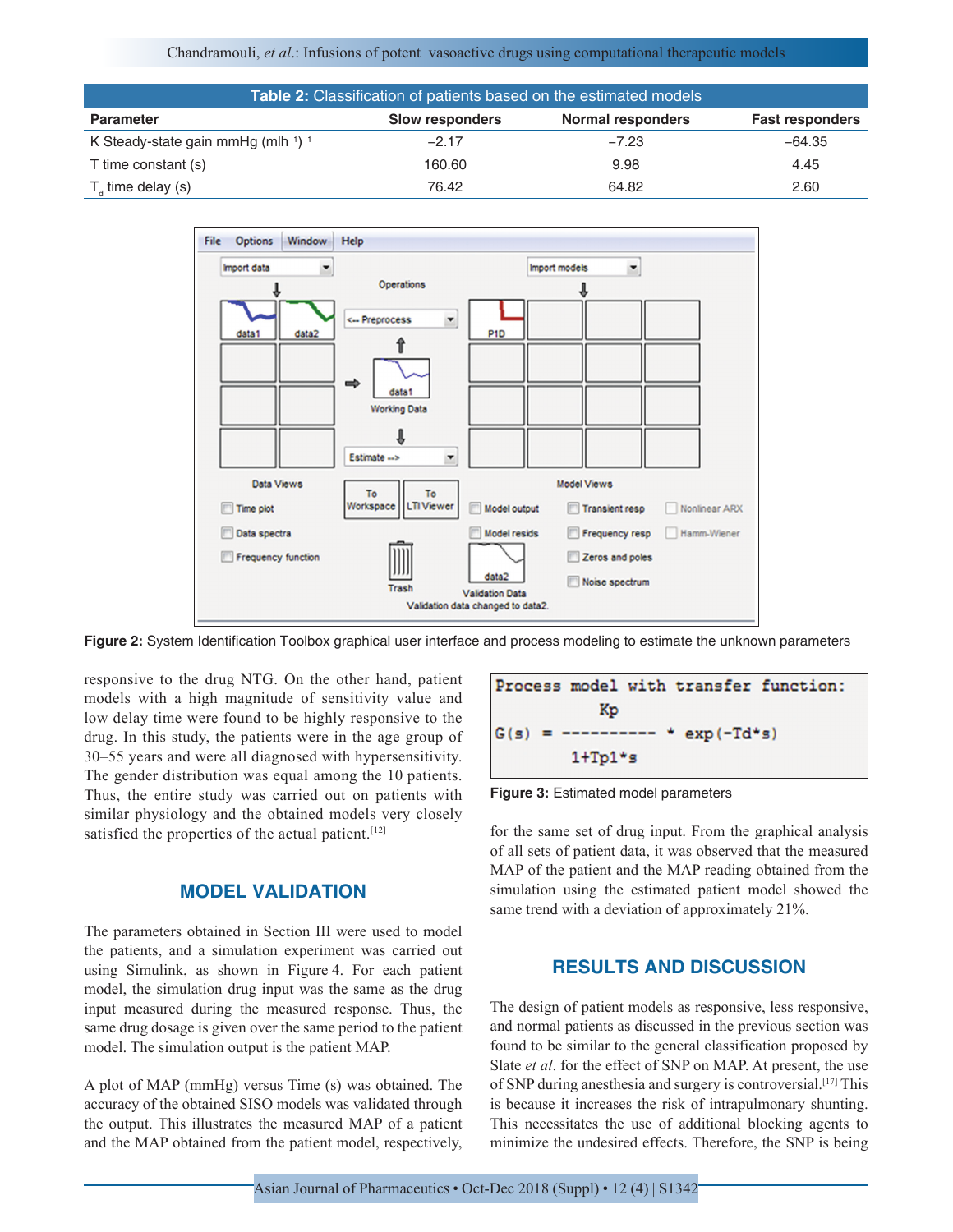

**Figure 4:** Simulation block diagram for model validation

replaced by NTG. With the use of NTG, there is significantly less blood loss and no ECG changes suggestive of myocardial ischemia. Thus, NTG is being successfully utilized worldwide to control mean arterial blood pressure.

## **CONCLUSION**

In this paper, the effect of NTG on the MAP was studied through clinical observation of with similar physiological standing. The patient parameters obtained using the estimated models have been tabulated in Table 2. The table portrays the average value of each parameter for the three patient types. This classification makes it possible to standardize the patient model during the design phase for the control of MAP. Thus, standard models can be designed for each response, less responsive, and normal case and the gain values can be tuned to obtain the model that accurately describes each patient. The mathematical modeling of the patient's MAP response to the NTG, which has been derived in this paper, can be used in all types of linear control systems for software simulation. The models can also be converted suitably and used in embedded control systems to test and verify various control algorithms for the control of MAP.

## **REFERENCES**

- 1. Chandramouli R, Sathyanarayana D, Dang R, Muthu R. Drug infusions by model predictive control using computational therapeutic models. Asian J Pharm 2018;12:S859-62.
- 2. Nirmala SA, Abirami BV, Muthu R. A comparative study of linear model predictive control strategies for multidrug infusion control for critical care patient. Wulfenia 2013;2013:248-58.
- 3. Nirmala SA, Muthu R, Abirami BV. Model predictive control of drug infusion system for mean arterial pressure regulation of critical care patients. Res J Appl Sci Eng Tech 2014;5:4601-5.
- Hahn J, Edison T, Edgar TF. Adaptive IMC control for drug infusion for biological systems. Control Eng Pract 2002;10:45-56.
- 5. Manju VS, Maka S. Design of Drug Delivery System for Blood Pressure Control. International Conference on Microelectronics, Communication and Renewable Energy; 2013.
- 6. Nirmala SA, Certain Investigations on Modeling and Control of the Drug Infusion System for the Regulation of Mean Arterial Pressure Map of Critical Care Patients PhD Thesis Available fom: http://www.hdl.handle. net/10603/141676. [Last accessed on 2018 Aug 13].
- 7. Nirmala SA, Abirami BV, Kumar VD, Manamalli D. Drug Infusion Control for Patients Under Critical Care using Model Predictive Control Strategy. Coimbatore: KCT; 2003.
- 8. Ling KV, Wu BF, Maciejowski JM. Embedded Model Predictive Control (MPC) using an FPGA. Seoul, Korea: The International Federation of Automatic Control; 2008.
- 9. Bleris LG, Vouzis PD, Arnold MG, Kothare MV. A Co-Processor FPGA Platform for the Implementation of Real-Time Model Predictive Control. Minneapolis, Minnesota: American Control Conference 2006 (ACC'06); 2006.
- 10. Paraskevas NP, George DP, Kostas GA. PID-type controller tuning for unstable first order plus dead time processes based on gain and phase margin specifications. IEEE Trans Control Syst Technol 2006;14:926-36.
- 11. Lin H, Beck CL, Bloom MJ. On the use of multivariable piecewise-linear models for predicting human response to anaesthesia. IEEE Trans Biomed Eng 2004;51:1876-87.
- 12. Slate JB, Sheppard LC. Automatic control of blood pressure by drug infusion. IEE Proc 1982;129:639-45.
- 13. Slate JB, Rideout SV, Blackstone EH. Closed-loop nitroprusside infusion: Modeling and control theory for clinical application. Proc IEEE Int Symp Circuits Syst 1980;10:482-88.
- 14. Yu C, Roy RJ, Kaufman H, Bequette BW. Multiple model adaptive predictive control of mean arterial pressure and cardiac output. IEEE Trans Biomed Eng 1992;39:765-78.
- 15. Schnider TW, Minto CF, Stanski DR. The effect compartment concept in pharmaco-dynamic modeling. Anesthetic Pharmacol Rev 1994;2:204-13.
- 16. Holford NH, Sheiner LB. Understanding the dose-effect relationship: Clinical application of pharmacokineticpharmacodynamic models. Clin Pharmacokinet